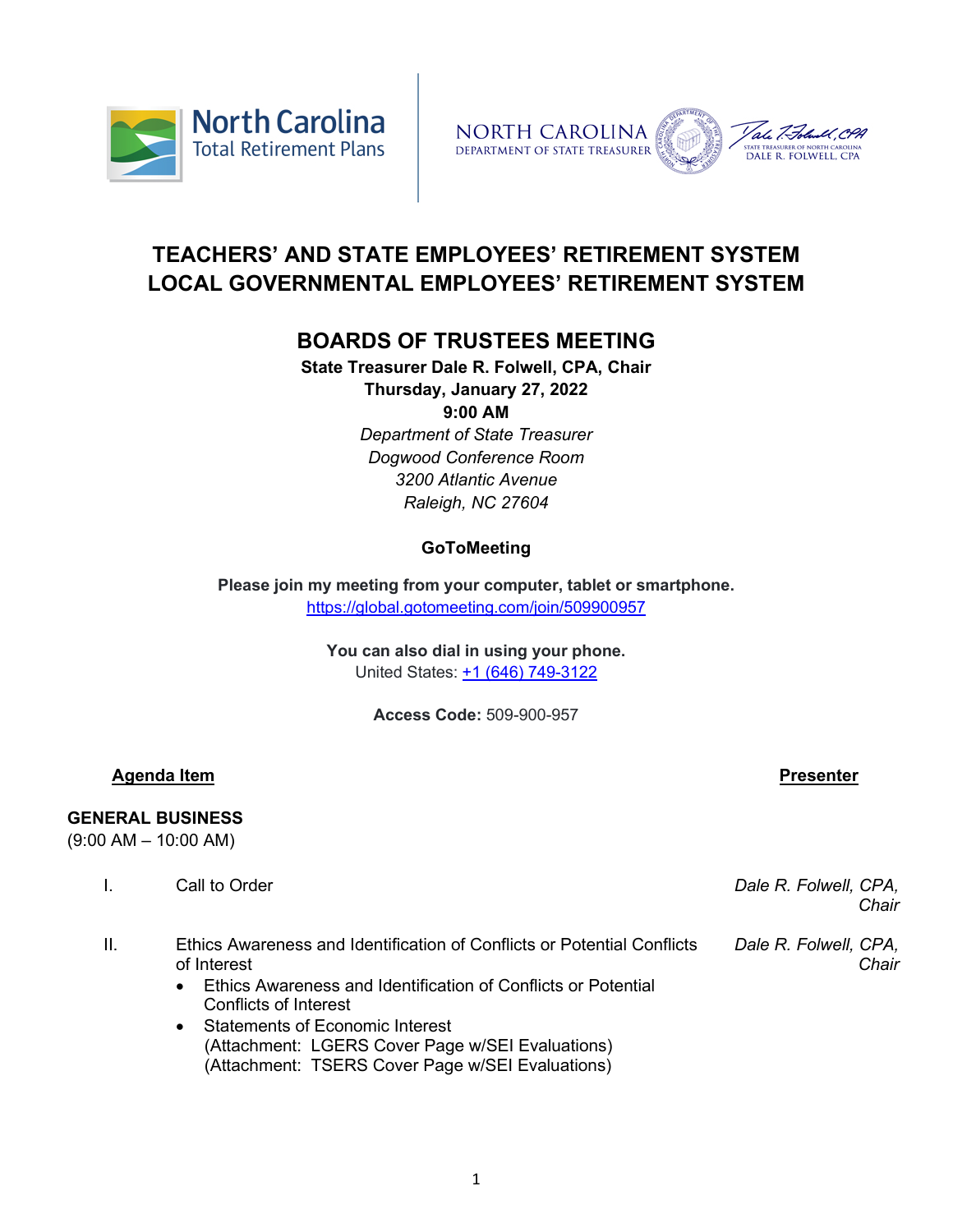|                     | from the October 28, 2021, Board of Trustees' Meeting<br>(Attachment: 10/28/21 TSERS BOT Minutes)<br><b>ACTION REQUIRED: Approval of Minutes by State Board</b>                                                                                                                                                          | Chair                                                                         |
|---------------------|--------------------------------------------------------------------------------------------------------------------------------------------------------------------------------------------------------------------------------------------------------------------------------------------------------------------------|-------------------------------------------------------------------------------|
| IV.                 | Local Governmental Employees' Retirement System Minutes<br>from the October 28, 2021, Board of Trustees' Meeting<br>(Attachment: 10/28/21 LGERS BOT Minutes)<br><b>ACTION REQUIRED: Approval of Minutes by Local Board</b>                                                                                               | Dale R. Folwell, CPA,<br>Chair                                                |
| V.                  | Operations, Member Services and Compliance Updates<br>(Attachment: Operations Update)                                                                                                                                                                                                                                    | Rick Lopez,<br><b>Director of Operations</b>                                  |
|                     |                                                                                                                                                                                                                                                                                                                          | Vicki Roberts,<br><b>Director of Member</b><br><b>Services</b>                |
|                     |                                                                                                                                                                                                                                                                                                                          | Patrick Kinlaw,<br>Director of Policy,<br><b>Planning &amp;</b><br>Compliance |
| VI.                 | Legislative Update<br>(Attachment: Legislative Update)                                                                                                                                                                                                                                                                   | Sam Watts,<br>Legislative Liaison                                             |
| VII.                | Update on the Investment Advisory Committee (IAC) Meetings                                                                                                                                                                                                                                                               | Lentz Brewer,<br><b>IAC Member</b>                                            |
| <b>STATE SYSTEM</b> | $(10:00$ AM $- 10:30$ AM)                                                                                                                                                                                                                                                                                                |                                                                               |
| VIII.               | Actuarially Determined Employer Contribution (ADEC) Projections for<br><b>State System</b><br>(Attachment: State ADEC Projections)                                                                                                                                                                                       | Larry Langer and<br>Wendy Ludbrook,<br>Cavanaugh<br>Macdonald<br>Consulting   |
| IX.                 | Presentations on the 2022 Alternatives for the General Assembly for:<br>Teachers' and State Employees' Retirement System (TSERS)<br>Legislative Retirement System (LRS)<br>$\overline{a}$<br><b>Consolidated Judicial Retirement System (CJRS)</b><br>Disability Income Plan of North Carolina (DIPNC)<br>$\blacksquare$ | Patrick Kinlaw,<br>Director of Policy,<br>Planning &<br>Compliance            |

*Dale R. Folwell, CPA,* 

- N.C. National Guard Pension Fund (NCNGPF)

III. Teachers' and State Employees' Retirement System Minutes

- Death Benefit Plans

(Attachment: State 2022 Alternatives)

*ACTION REQUIRED: Approval of 2022 Alternatives by State Board*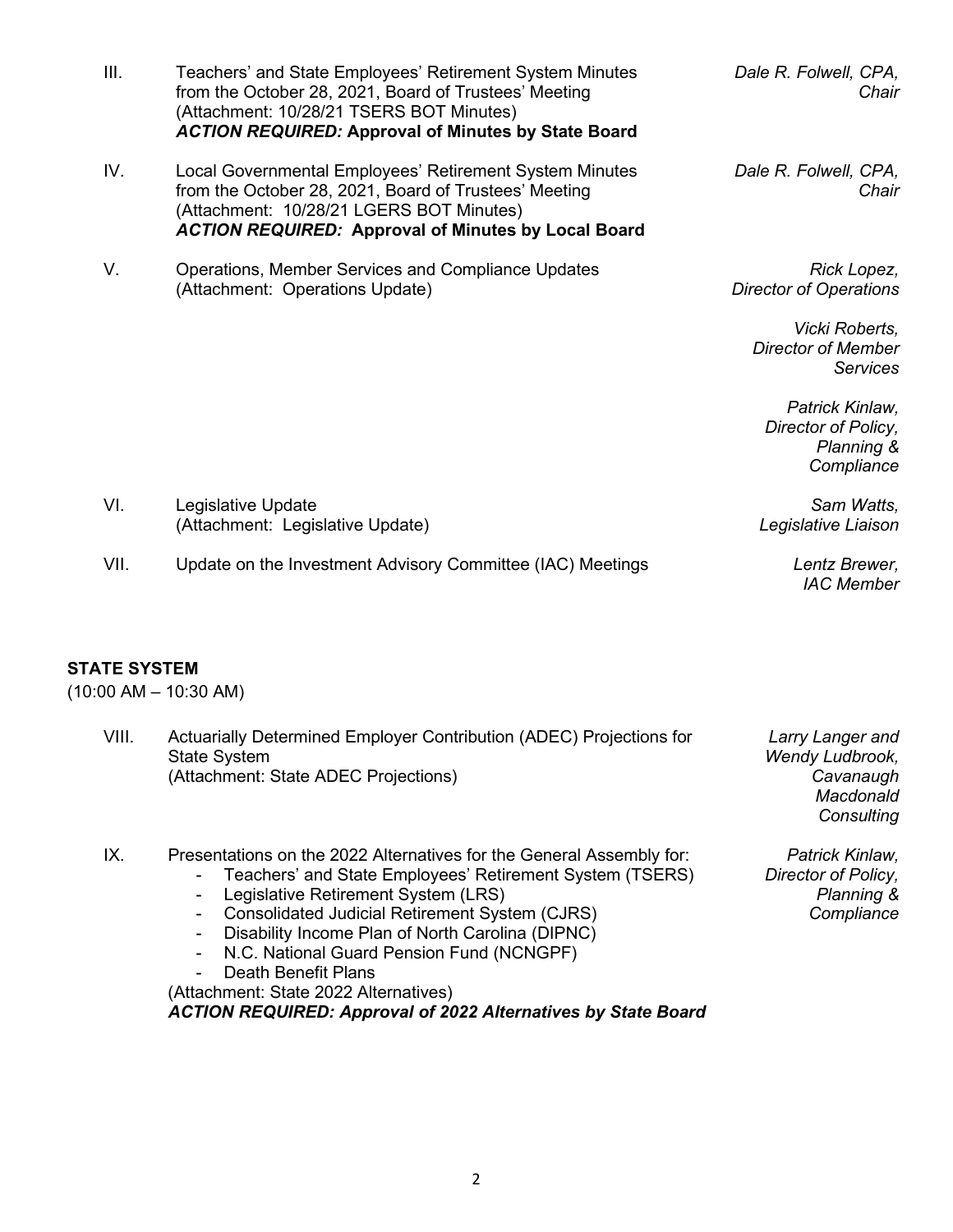## **LOCAL SYSTEM**

(10:30 AM – 11:30 AM)

- X. Actuarially Determined Employer Contribution (ADEC) Projections for Local System (Attachment: Local ADEC Projections)
- XI. Presentations on the 2022 Alternatives for the Local Governmental Employees' Retirement System Board for:
	- Local Governmental Employees' Retirement System (LGERS)
	- Firefighters' and Rescue Squad Workers' Pension Fund (FRSWPF)
	- Registers of Deeds' Supplemental Pension Fund (RODSPF)<br>- Death Benefit Plans
	- Death Benefit Plans

1. LGERS Employer Contribution Rate 2. FRSWPF Appropriation Recommendation (Attachment: Local 2022 Alternatives) *ACTION REQUIRED: Approval of 2022 Alternatives by Local Board*

XII. Court Cost Offset for Law Enforcement Officers (Attachment: LEO Court Cost Offset)

*Larry Langer and Wendy Ludbrook, Cavanaugh Macdonald Consulting*

*Patrick Kinlaw, Director of Policy,* 

> *Planning & Compliance*

*Thomas G. Causey, Executive Director Retirement Systems Division*

## **STATE & LOCAL SYSTEMS**

(11:30 AM – 12:00 PM)

XIII. Disability Programs – Medical Board (Attachment: Medical Board Memo) (Attachment: Dr. David Rockwell CV) *ACTION REQUIRED: Approval of New Medical Board Member by State Board ACTION REQUIRED: Approval of New Medical Board Member by Local Board*

*Thomas G. Causey, Executive Director Retirement Systems Division*

#### **OTHER**

#### **PUBLIC COMMENTS**

**BOARDS OF TRUSTEES COMMENTS**

**STATE & LOCAL SYSTEM ADJOURNMENT (12:00 PM)**